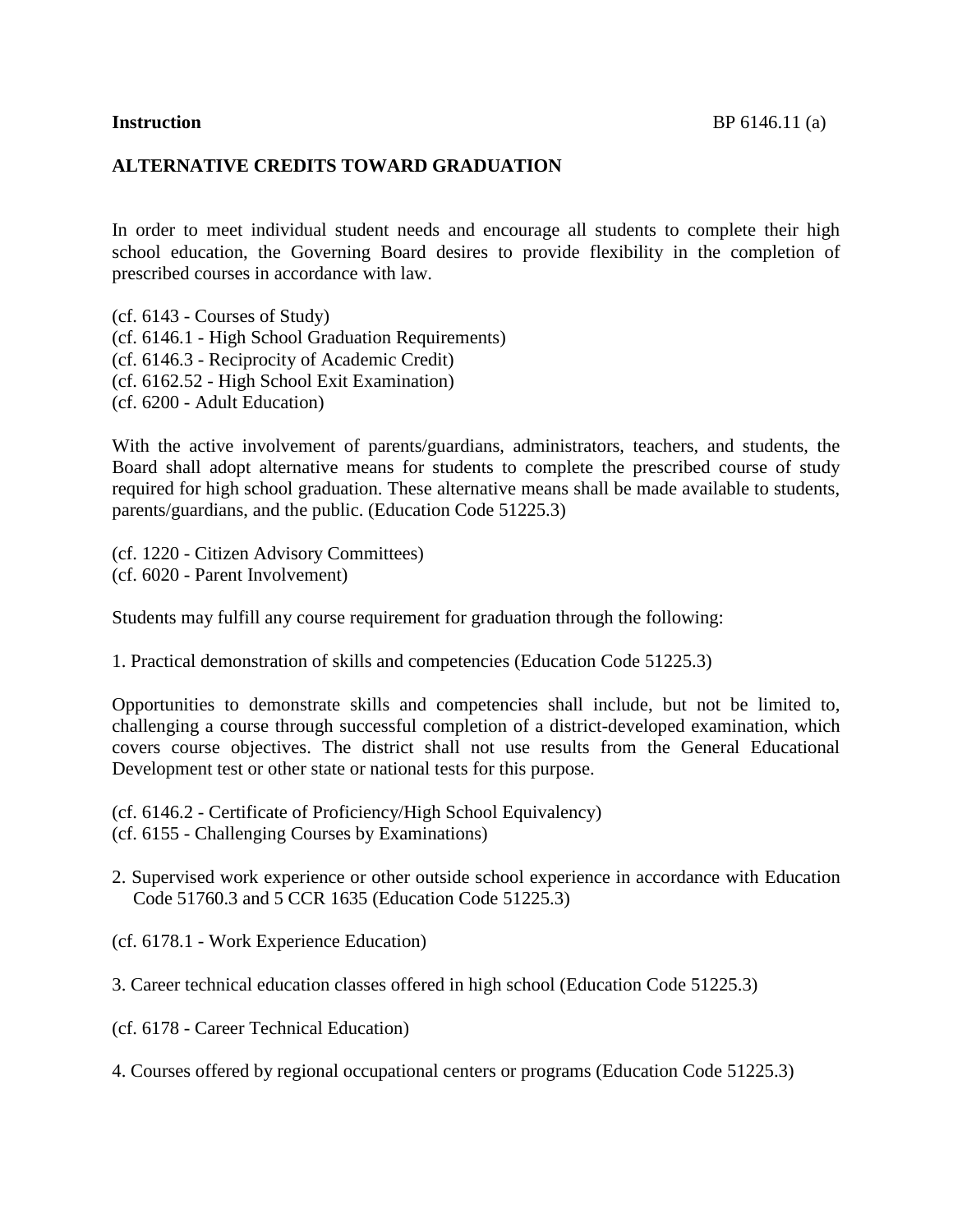- (cf. [6178.2](http://www.gamutonline.net/displayPolicy/500011/6) Regional Occupational Center/Program)
- 5. Interdisciplinary study (Education Code [51225.3\)](http://www.gamutonline.net/displayPolicy/132675/6)
- 6. Independent study (Education Code [51225.3\)](http://www.gamutonline.net/displayPolicy/132675/6)
- (cf. [6158](http://www.gamutonline.net/displayPolicy/171587/6) Independent Study)
- 7. Credit earned at a postsecondary institution (Education Code [48800,](http://www.gamutonline.net/displayPolicy/132216/6) [51225.3\)](http://www.gamutonline.net/displayPolicy/132675/6)
- (cf. [6172.1](http://www.gamutonline.net/displayPolicy/500009/6) Concurrent Enrollment in College Classes)
- 8. Private instruction in accordance with 5 CCR [1631](http://www.gamutonline.net/displayPolicy/186874/6)
- 9. Correspondence instruction from a California university or college accredited for teacher training in accordance with 5 CCR [1633](http://www.gamutonline.net/displayPolicy/186876/6) (Education Code [51740](http://www.gamutonline.net/displayPolicy/132739/6)[-51741\)](http://www.gamutonline.net/displayPolicy/132740/6)
- 10. Military service and training in accordance with 5 CCR [1634](http://www.gamutonline.net/displayPolicy/186877/6) (Education Code [51440\)](http://www.gamutonline.net/displayPolicy/132717/6)
- 11. To satisfy the district's driver education and training requirement, a program approved by the Department of Motor Vehicles which offers driver education and behind-the-wheel instruction through a driving school or licensed independent driving instructor in accordance with Vehicle Code [12814.6](http://www.gamutonline.net/displayPolicy/192195/6)
- (cf. [6143](http://www.gamutonline.net/displayPolicy/292826/6) Courses of Study)
- 12. For credit toward the district's physical education requirement, participation in district interscholastic athletic programs carried on wholly or partially after regular school hours (Education Code [51242\)](http://www.gamutonline.net/displayPolicy/132687/6)

A student shall be eligible to satisfy graduation requirements in this manner only if the interscholastic program entails a comparable amount of time and physical activity.

(cf. [6142.7](http://www.gamutonline.net/displayPolicy/292823/6) - Physical Education) (cf. [6145.2](http://www.gamutonline.net/displayPolicy/171496/6) - Athletic Competition)

13. For credit toward the district's foreign language requirement, foreign language studies successfully completed in a private school in accordance with 5 CCR [1632](http://www.gamutonline.net/displayPolicy/186875/6) (Education Code [51243\)](http://www.gamutonline.net/displayPolicy/132688/6)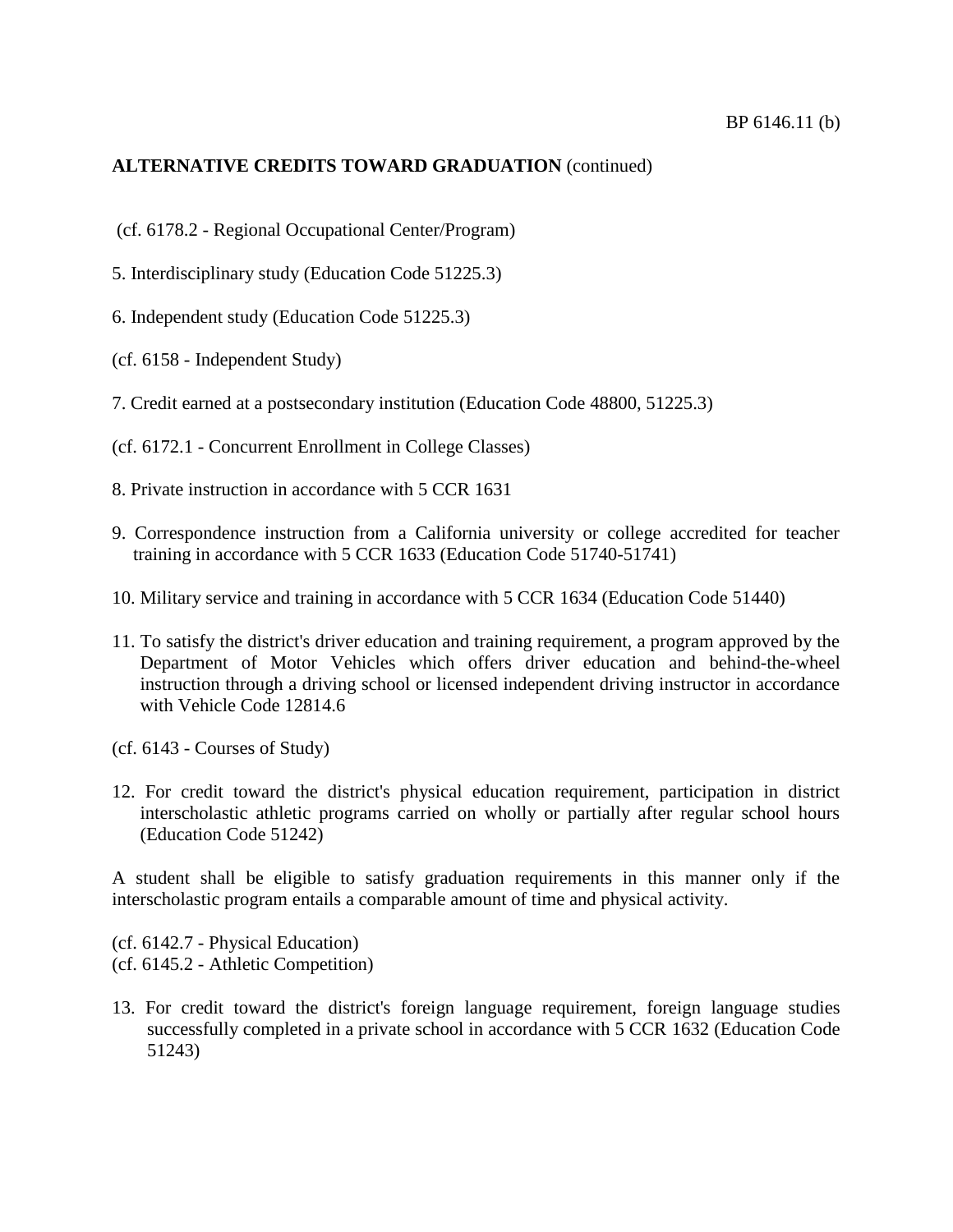Upon receiving advance, written application by the student or his/her parent/guardian, the Superintendent or designee shall determine whether completion of the proposed alternative means would satisfy course requirements for graduation and what documentation shall be required, if any, to verify the student's successful completion. The Superintendent or designee shall make the final determination as to whether the student's completion of an alternative means is sufficient to satisfy the district's graduation requirements.

As appropriate, the Superintendent or designee shall determine the grade to be assigned to students for the completion of any of the above alternative means. When a grade is assigned by a private school, postsecondary institution, or other educational institution for completion of coursework, that same grade shall be awarded by the district provided that the Superintendent or designee has determined the alternative course to be substantially equivalent to a district course.

(cf. [5121](http://www.gamutonline.net/displayPolicy/315743/6) - Grades/Evaluation of Student Achievement)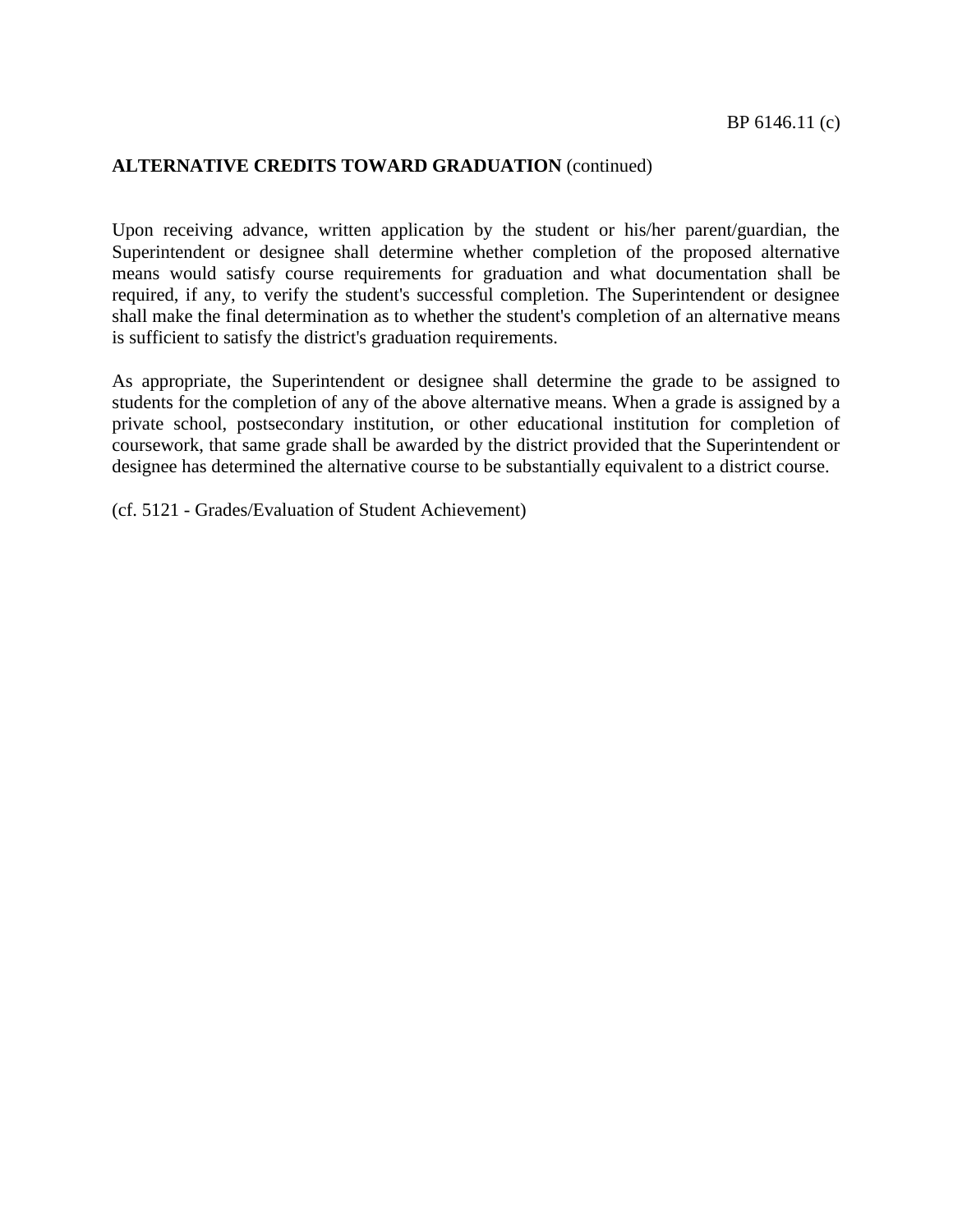Legal Reference:

EDUCATION CODE Authority of governing boards [35160.1](http://www.gamutonline.net/displayPolicy/131398/6) Broad authority of school districts Certificate of proficiency [48645.5](http://www.gamutonline.net/displayPolicy/132211/6) Course credit, juvenile court schools [-48802](http://www.gamutonline.net/displayPolicy/132219/6) Attendance at community college; advanced education Areas of study; grades 7-12 [51225.3](http://www.gamutonline.net/displayPolicy/132675/6) Requirements for graduation [-51246](http://www.gamutonline.net/displayPolicy/132691/6) Exemptions from requirements [-51427](http://www.gamutonline.net/displayPolicy/132716/6) General Educational Development test Veterans' education, evaluation and credit toward high school graduation [-51741](http://www.gamutonline.net/displayPolicy/132740/6) Authority to provide instruction by correspondence [-51749.3](http://www.gamutonline.net/displayPolicy/132746/6) Independent study [-51769.5](http://www.gamutonline.net/displayPolicy/132761/6) Work experience education [-52499.66](http://www.gamutonline.net/displayPolicy/460588/6) Career technical education

VEHICLE CODE [12814.6](http://www.gamutonline.net/displayPolicy/192195/6) Teen driver's act

CODE OF REGULATIONS, TITLE 5 [-1635](http://www.gamutonline.net/displayPolicy/186878/6) Alternative credit [-10075](http://www.gamutonline.net/displayPolicy/187112/6) Work experience education [-11508](http://www.gamutonline.net/displayPolicy/187187/6) Regional occupational centers and programs [-11523](http://www.gamutonline.net/displayPolicy/187191/6) Proficiency examination and certificate [-11703](http://www.gamutonline.net/displayPolicy/189603/6) Independent study

UNITED STATES CODE, TITLE 20 [2301](http://www.gamutonline.net/displayPolicy/241112/6)[-2414](http://www.gamutonline.net/displayPolicy/227668/6) Carl D. Perkins Career and Technical Education Act of 2006

Management Resources:

WEB SITES California Department of Education: [http://www.cde.ca.gov](http://www.cde.ca.gov/)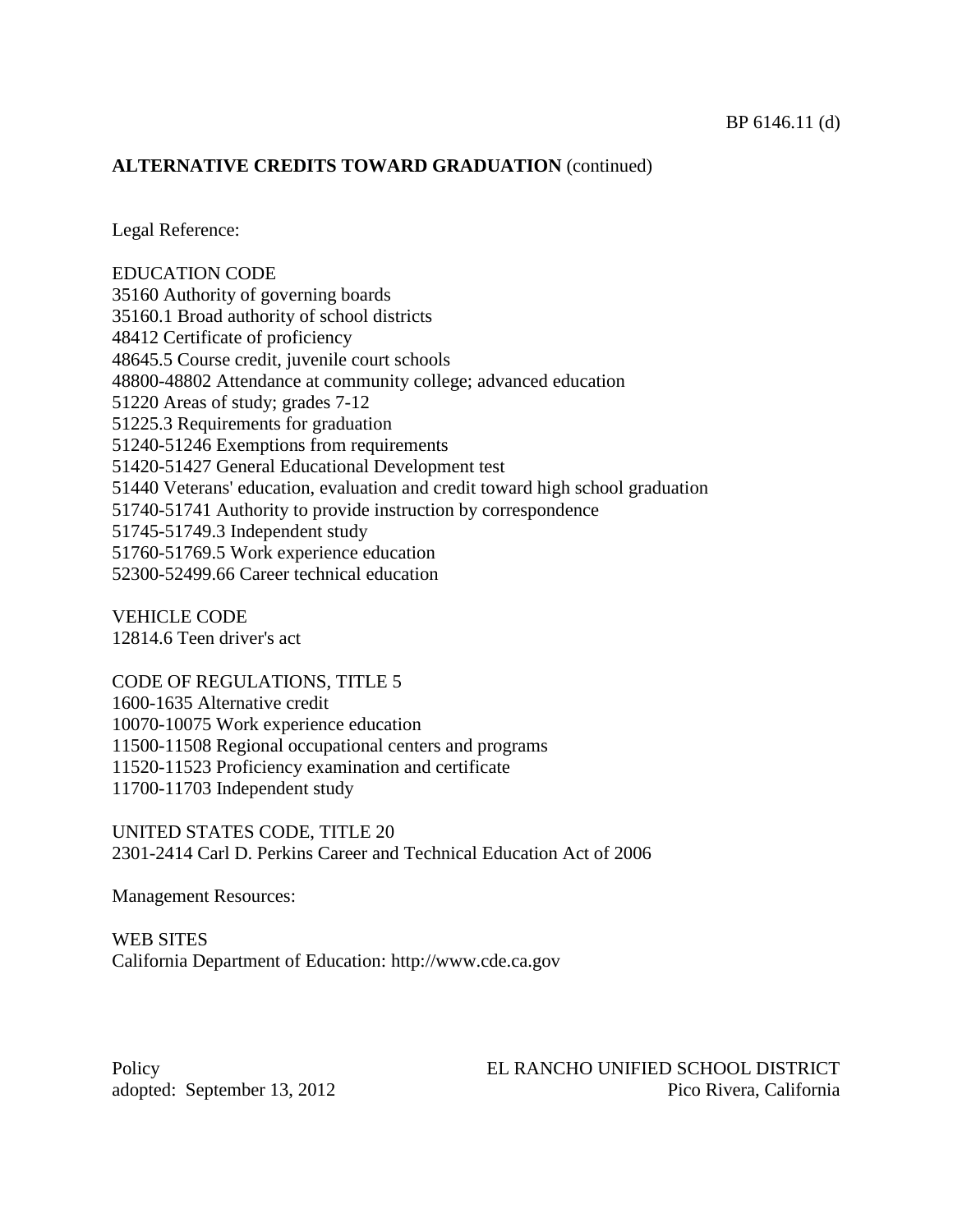## **ALTERNATIVE CREDITS TOWARD GRADUATION**

## **Definitions**

A semester period is one period of 40 to 60 minutes of instructional time per week throughout one semester of at least 17 weeks, or a minimum of 12 clock hours of instructional time provided during the academic year or in summer school. While the content to be covered is planned within these time frames, a student may be granted one semester period of credit even though the student spends less than the aforementioned amount of time in completing the necessary work. (5 CCR [1600\)](http://www.gamutonline.net/displayPolicy/186872/6)

## **Private Instruction**

A student who is regularly enrolled and in attendance at a high school shall receive credit toward high school graduation for private instruction under the following conditions: (5 CCR [1631\)](http://www.gamutonline.net/displayPolicy/186874/6)

- 1. The instruction entails fields and subjects included in the high school's courses of study and curricula.
- 2. The student demonstrates his/her capabilities at the beginning and at the end of the period of private instruction by examination(s) given under the school's supervision, thereby showing that he/she has made progress in learning satisfactory to the school.

## **Correspondence Instruction**

Prior to registering for a correspondence course, the student or his/her parent/guardian shall obtain verification from the Superintendent or designee that the course is essentially equivalent to the high school curriculum and meets district graduation requirements. The number of semester credits assigned to the course shall be determined before the student begins coursework.

The district shall grant credit toward graduation for correspondence instruction if all of the following conditions are met: (Education Code [51740,](http://www.gamutonline.net/displayPolicy/132739/6) [51741;](http://www.gamutonline.net/displayPolicy/132740/6) 5 CCR [1633\)](http://www.gamutonline.net/displayPolicy/186876/6)

- 1. The correspondence instruction is provided by the University of California, or other university or college in California accredited for teacher training, in subjects included within or related to the student's course of study.
- 2. The student is, for good reason, unable to take the course of study offered in the school.
- 3. The Superintendent or designee determines the number of semester periods to be credited for successful completion of a particular correspondence course.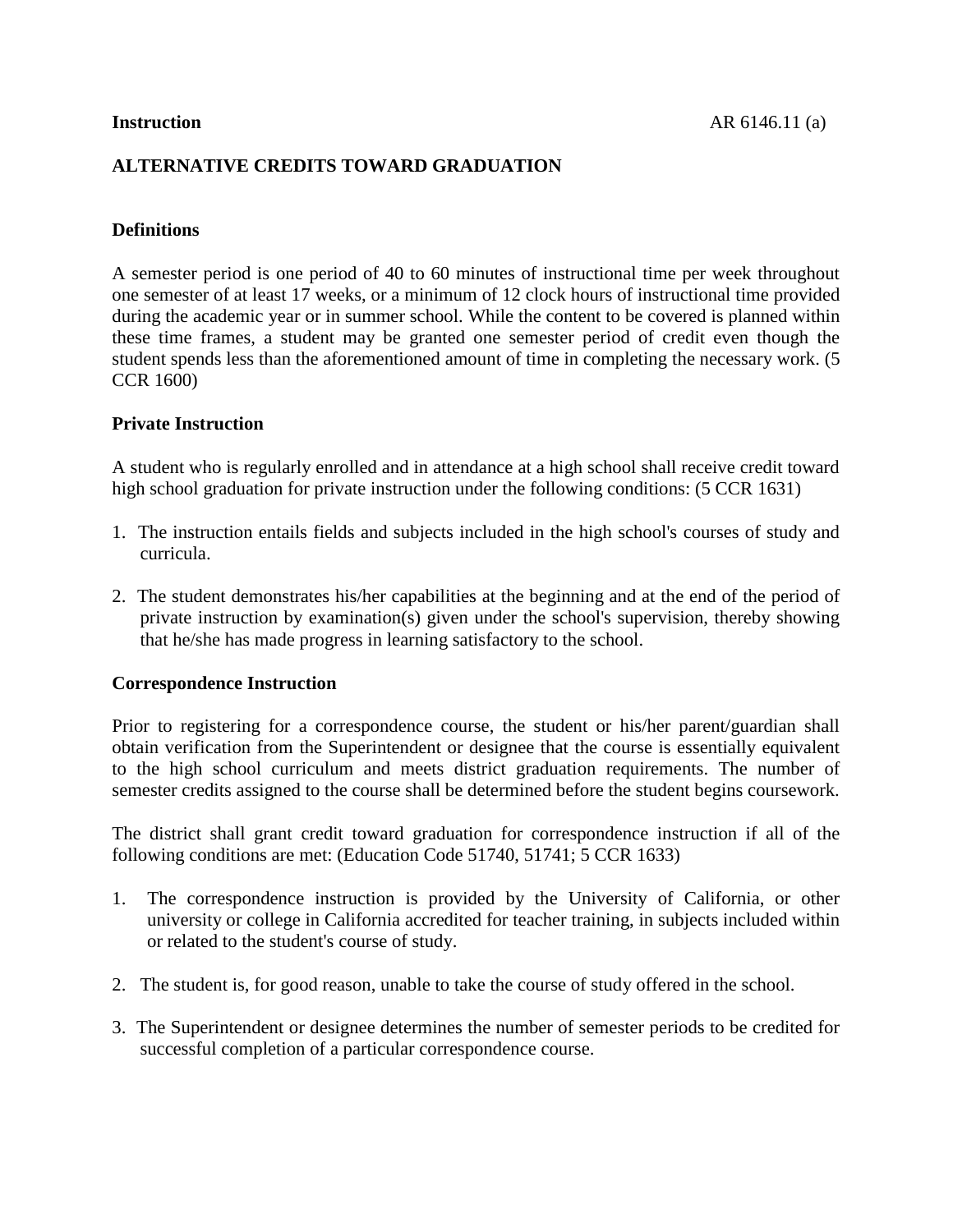4. No more than 40 total semester periods of correspondence instruction are credited to a student towards graduation.

## **Military Service and Training**

Credit toward graduation shall be granted for military service and training received while in the military service of the United States, within the maximum limits established in 5 CCR [1634.](http://www.gamutonline.net/displayPolicy/186877/6) A person is eligible for this credit if he/she is either: (Education Code [51440;](http://www.gamutonline.net/displayPolicy/132717/6) 5 CCR [1634\)](http://www.gamutonline.net/displayPolicy/186877/6)

- 1. A former member of the Armed Forces who is a California resident and who has received an honorable discharge
- 2. A member of the Armed Forces who is a California resident and was a California resident on the date he/she entered the Armed Forces

The Superintendent or designee shall keep a permanent record of the credit allowed for military service or training. (5 CCR [1634\)](http://www.gamutonline.net/displayPolicy/186877/6)

(cf. [5125](http://www.gamutonline.net/displayPolicy/559084/6) - Student Records)

## **Private Foreign Language Instruction**

The district shall grant credit for foreign language studies successfully completed in a private school and shall apply the credit toward meeting any foreign language requirement prescribed for grades 9-12, provided that all of the following conditions are met: (Education Code [51243-](http://www.gamutonline.net/displayPolicy/132688/6) [51245;](http://www.gamutonline.net/displayPolicy/132690/6) 5 CCR [1632\)](http://www.gamutonline.net/displayPolicy/186875/6)

- 1. The courses are in languages designated in Education Code [51244.](http://www.gamutonline.net/displayPolicy/132689/6)
- 2. The student is regularly enrolled or applying to the district in grades 9-12.
- 3. The student or his/her parent/guardian applies in writing for the credit, specifies the private school attended and the amount and level of credit requested, and submits a transcript or other documents from the private school showing that the student successfully completed the course.
- 4. The amount of credit sought equals at least one semester's work.